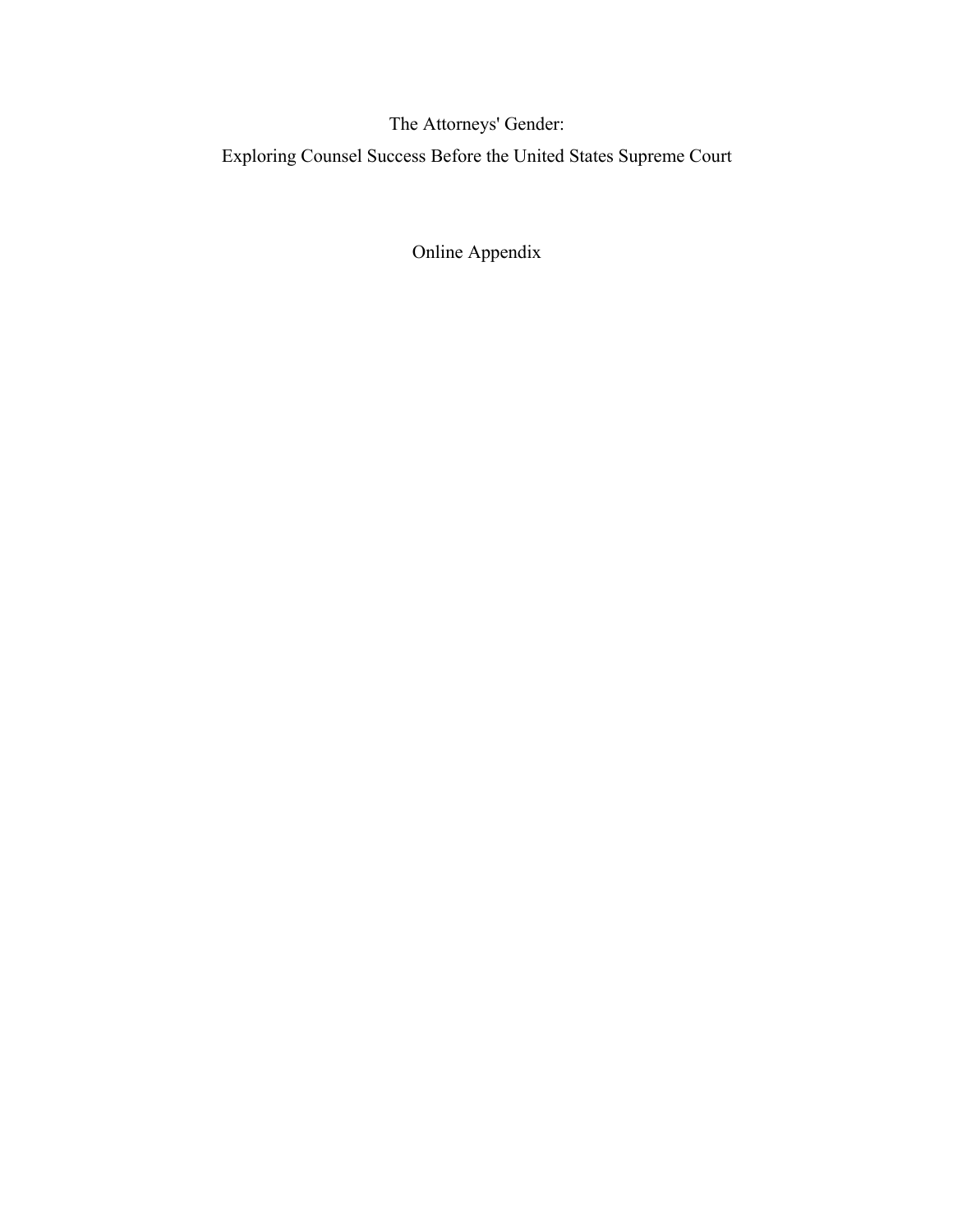| Gender | Petitioner          | Respondent          | Total                |
|--------|---------------------|---------------------|----------------------|
| Man    | 4,786<br>$(50.3\%)$ | 4,728<br>$(49.7\%)$ | 9,514<br>$(100.0\%)$ |
| Woman  | 326                 | 384                 | 710                  |
|        | $(45.9\%)$          | $(54.1\%)$          | $(100.0\%)$          |
| Total  | 5,112               | 5,112               | 10,224               |

Table A1. Cross-Tabulation of Attorney Gender and Party Represented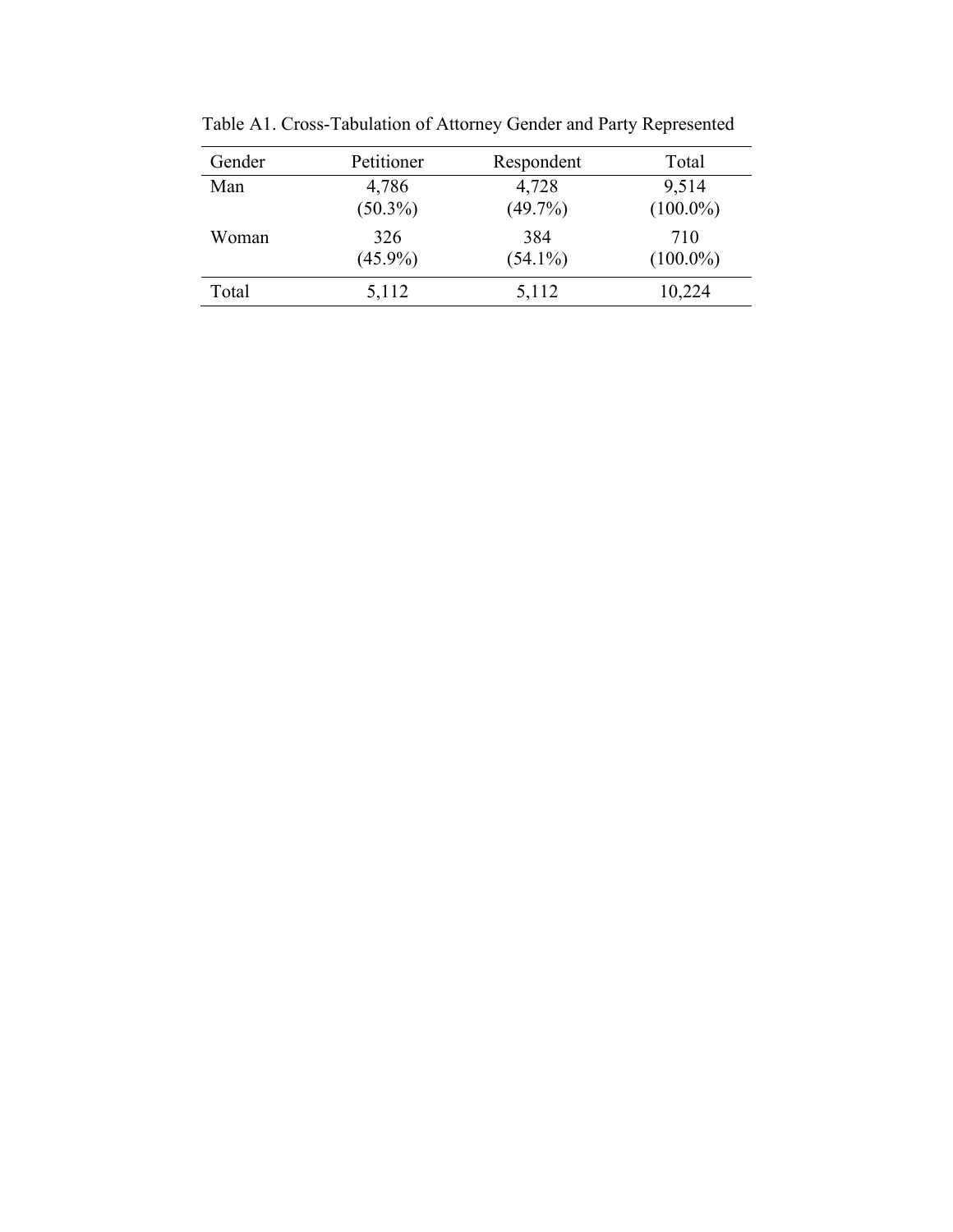|                | <b>Petitioner Wins</b> | <b>Petitioner Loses</b> | Total                   |
|----------------|------------------------|-------------------------|-------------------------|
| Woman v. Woman | 36                     | 10                      | 46                      |
|                | $(78.3\%)$             | (21.7%)                 | $(100.0\%)$             |
| Woman v. Man   | 185                    | 95                      | 280                     |
|                | $(66.1\%)$             | $(33.9\%)$              | $(100.0\%)$             |
| Man v. Woman   | 212                    | 126                     | 338                     |
|                | $(64.2\%)$             | $(35.9\%)$              | $(100.0\%)$             |
| Man v. Man     | 2,836                  | 1,612                   | 4,448                   |
|                | $(63.8\%)$             | $(36.2\%)$              | $(100.0\%)$             |
| Total          | 3,269                  | 1,843                   | 5,112                   |
|                |                        |                         | $Chi^2 = 4.9$ ; p = 0.2 |

Table A2. Petitioner Success by Gender of Attorneys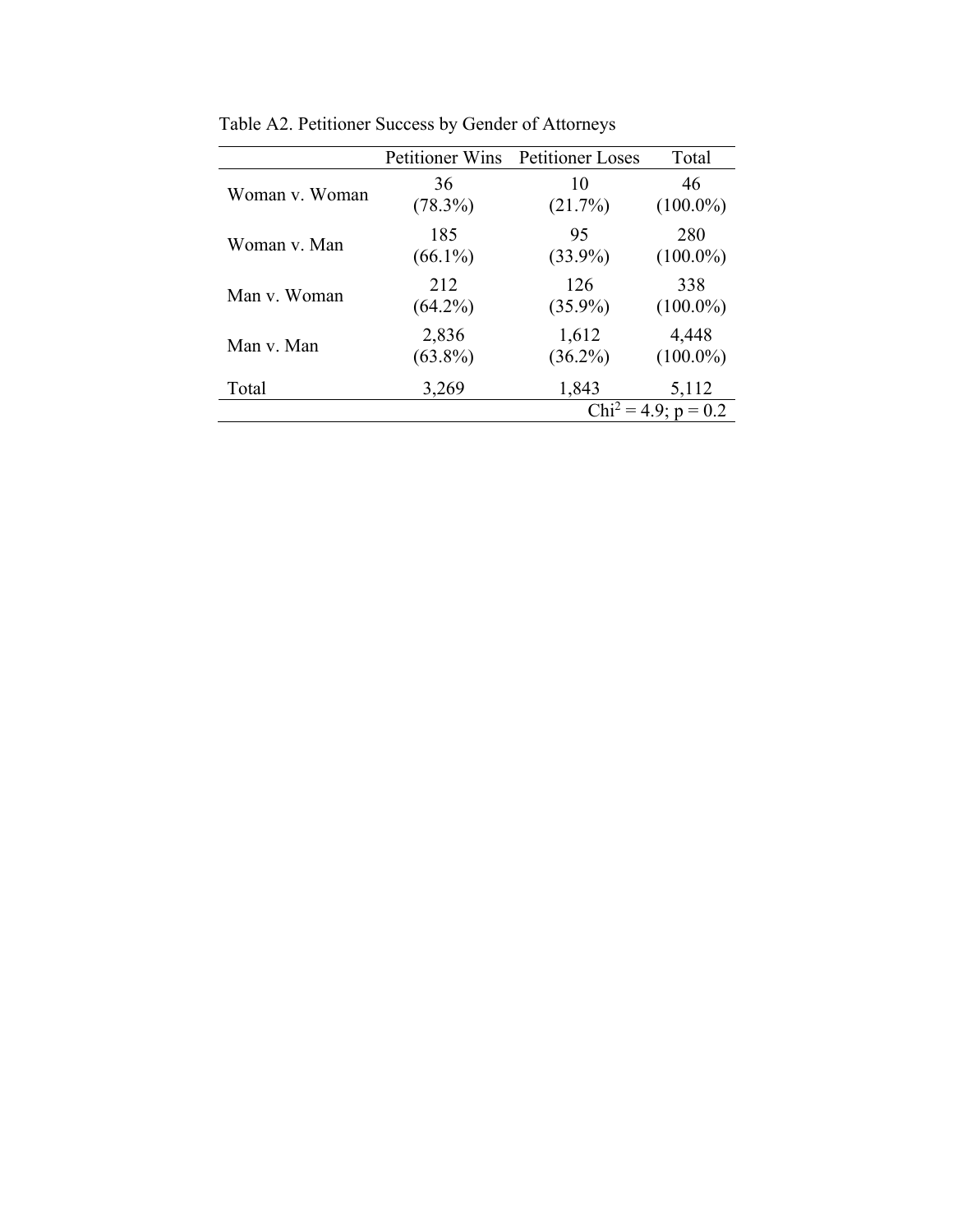

Figure A1. Contrast Plot for Interaction between Attorneys' Gender and Term

Supreme Court Term

Reference Category is Man v. Man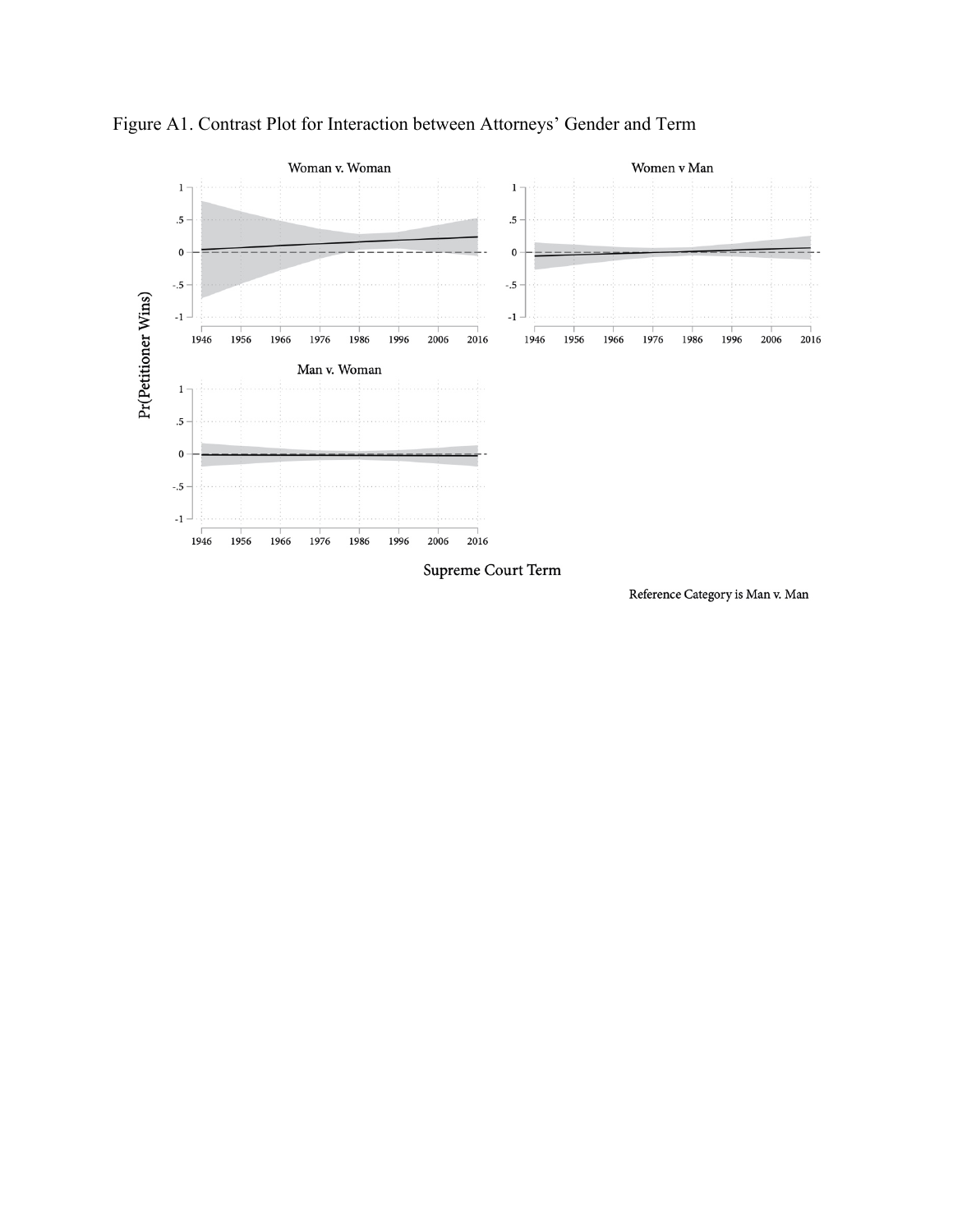## Case Salience Measures:

For reasons discussed in the paper, we use Collins and Cooper (2016) to control for case salience. As a robustness check, we present the results from models that control for case salience using the measure developed by Epstein and Segal (2000) as well as whether the case was listed by Congressional Quarterly as a "landmark" case, and political salience measures developed by Clark, Lax and Rice (2015). In all models the dependent variable is whether the petitioner wins.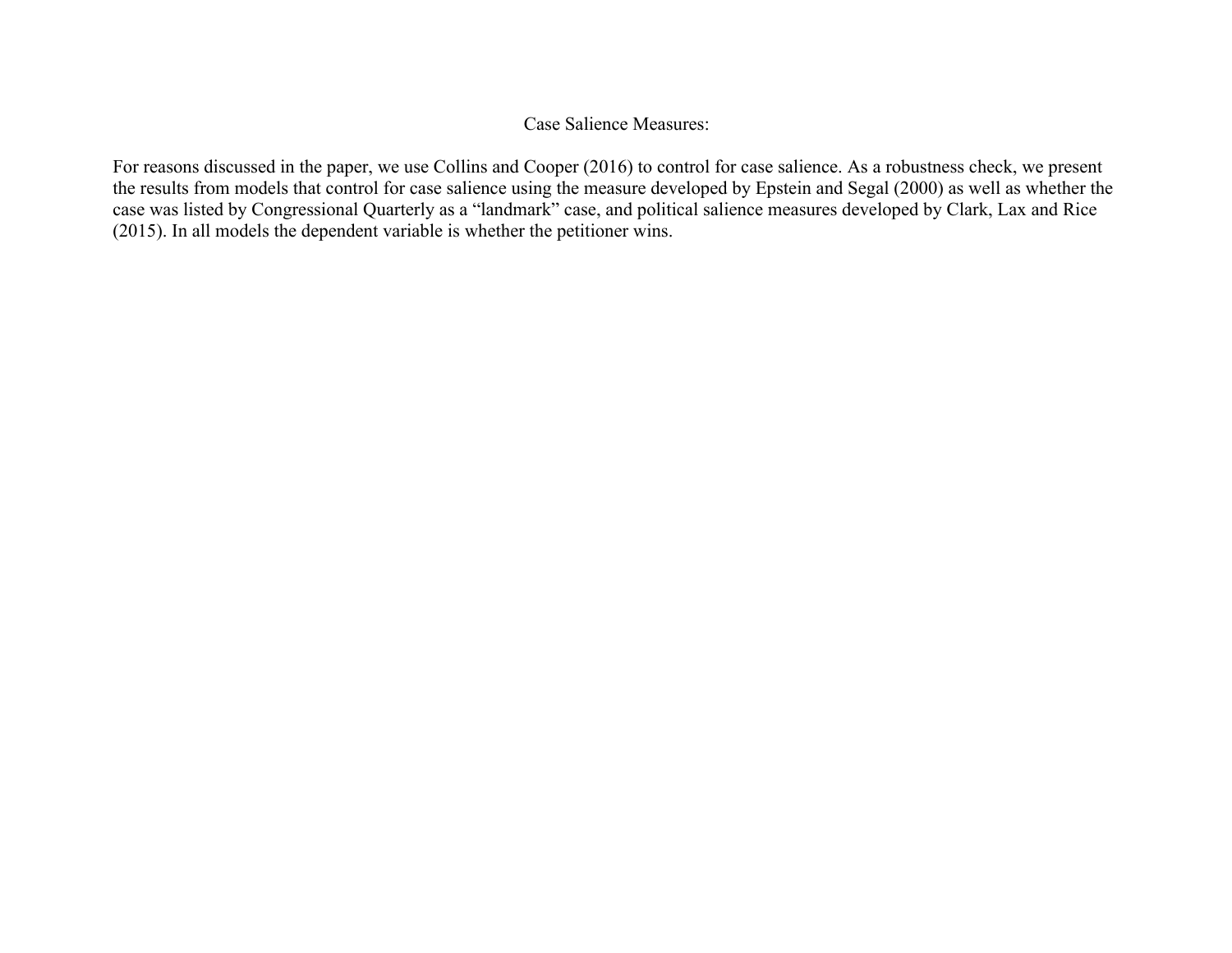| raole <i>Flo.</i> Comparing incasures or case banence | <b>NYTimes</b><br>Model 1 | <b>NYTimes</b><br>Model 2 | CQ Model 1 | CQ Model 2 | Clark Model<br>1 | Clark<br>Model 2 |
|-------------------------------------------------------|---------------------------|---------------------------|------------|------------|------------------|------------------|
| <b>Gender Effects</b>                                 |                           |                           |            |            |                  |                  |
|                                                       | $0.82*$                   | 3.85                      | $0.83*$    | 5.15       | $0.89*$          | $-22.41$         |
| Woman v. Woman                                        | (0.36)                    | (103.87)                  | (0.36)     | (103.37)   | (0.36)           | (102.68)         |
|                                                       | 0.04                      | 18.89                     | 0.05       | 18.72      | 0.04             | $-0.50$          |
| Woman v. Man                                          | (0.15)                    | (22.94)                   | (0.15)     | (22.95)    | (0.15)           | (27.06)          |
|                                                       | $-0.08$                   | $-12.98$                  | $-0.08$    | $-12.98$   | $-0.01$          | $-10.74$         |
| Man v. Woman                                          | (0.14)                    | (18.43)                   | (0.14)     | (18.49)    | (0.15)           | (25.50)          |
|                                                       | 0.00                      | 0.00                      | 0.00       | 0.00       | $-0.01*$         | $-0.01*$         |
| <b>Supreme Court Term</b>                             | (0.00)                    | (0.00)                    | (0.00)     | (0.00)     | (0.00)           | (0.00)           |
|                                                       | $0.19*$                   | $0.21*$                   | $0.19*$    | $0.21*$    | $0.19*$          | $0.21*$          |
| Court Congruence with Petitioner                      | (0.07)                    | (0.08)                    | (0.07)     | (0.08)     | (0.08)           | (0.08)           |
| <b>Interaction Terms</b>                              |                           |                           |            |            |                  |                  |
| Woman v. Woman x Supreme Court                        |                           | $-0.00$                   |            | $-0.00$    |                  | 0.01             |
| Term                                                  |                           | (0.05)                    |            | (0.05)     |                  | (0.05)           |

## Table A3. Comparing Measures of Case Salience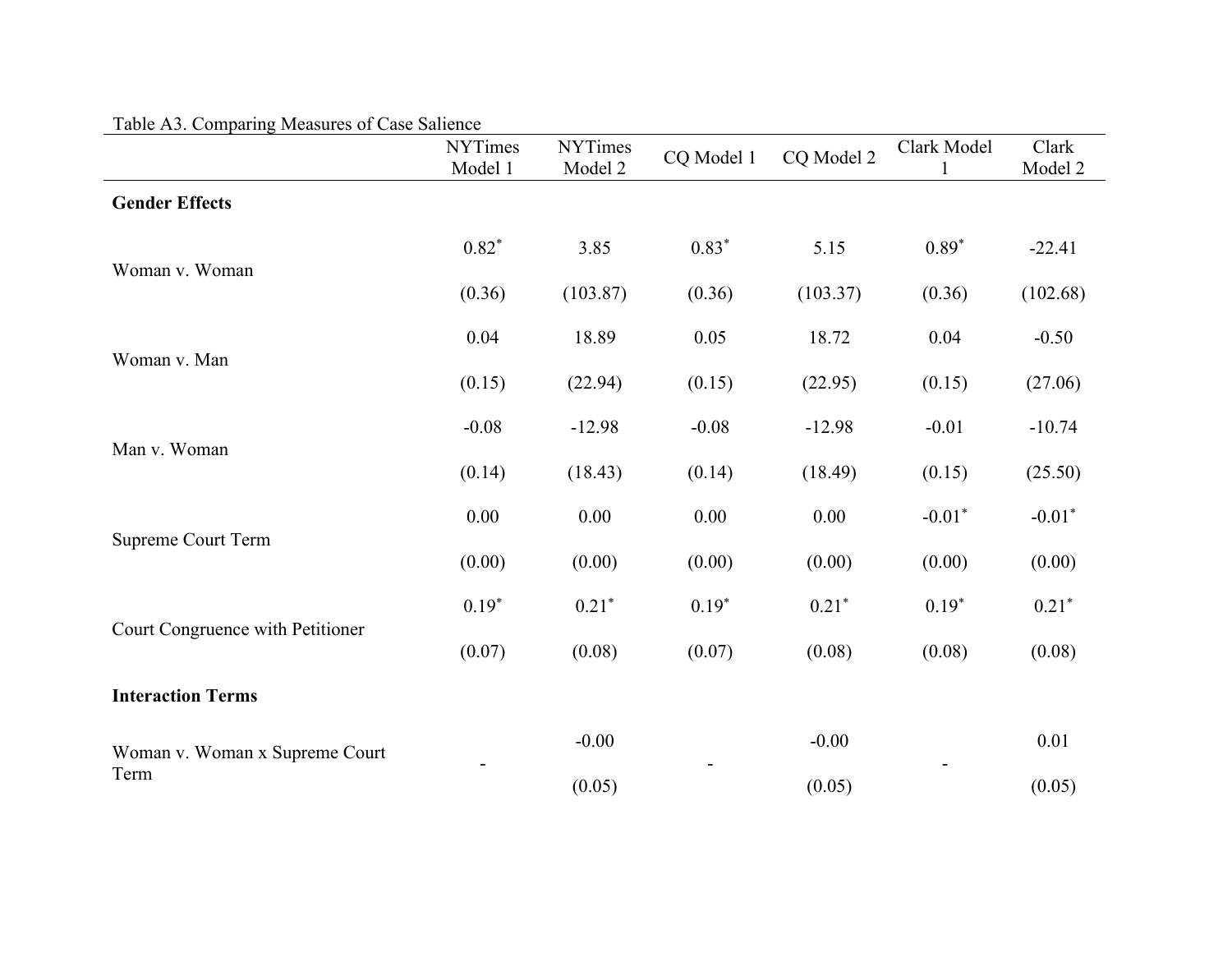|                                   |          | $-0.01$  |          | $-0.01$  |          | 0.00     |
|-----------------------------------|----------|----------|----------|----------|----------|----------|
| Woman v. Man x Supreme Court Term |          | (0.01)   |          | (0.01)   |          | (0.01)   |
|                                   |          | 0.01     |          | 0.01     |          | 0.01     |
| Man v. Woman x Supreme Court Term |          | (0.01)   |          | (0.01)   |          | (0.01)   |
| Woman v. Woman x Court Congruence |          | 0.08     |          | 0.09     |          | 0.08     |
| with Petitioner                   |          | (0.60)   |          | (0.61)   |          | (0.60)   |
| Woman v. Man x Court Congruence   |          | $-0.23$  |          | $-0.23$  |          | $-0.18$  |
| with Petitioner                   |          | (0.18)   |          | (0.18)   |          | (0.18)   |
| Man v. Woman x Court Congruence   |          | $-0.17$  |          | $-0.17$  |          | $-0.11$  |
| with Petitioner                   |          | (0.14)   |          | (0.14)   |          | (0.15)   |
| <b>Attorney Status</b>            |          |          |          |          |          |          |
| <b>State Attorney</b>             | $-0.09$  | $-0.07$  | $-0.09$  | $-0.07$  | $-0.10$  | $-0.08$  |
|                                   | (0.13)   | (0.13)   | (0.13)   | (0.13)   | (0.13)   | (0.13)   |
| <b>US Government Attorney</b>     | $0.59*$  | $0.60*$  | $0.59*$  | $0.60*$  | $0.63*$  | $0.63*$  |
|                                   | (0.09)   | (0.10)   | (0.09)   | (0.09)   | (0.11)   | (0.11)   |
| Previously in SG's Office         | $-0.58*$ | $-0.58*$ | $-0.58*$ | $-0.58*$ | $-0.60*$ | $-0.60*$ |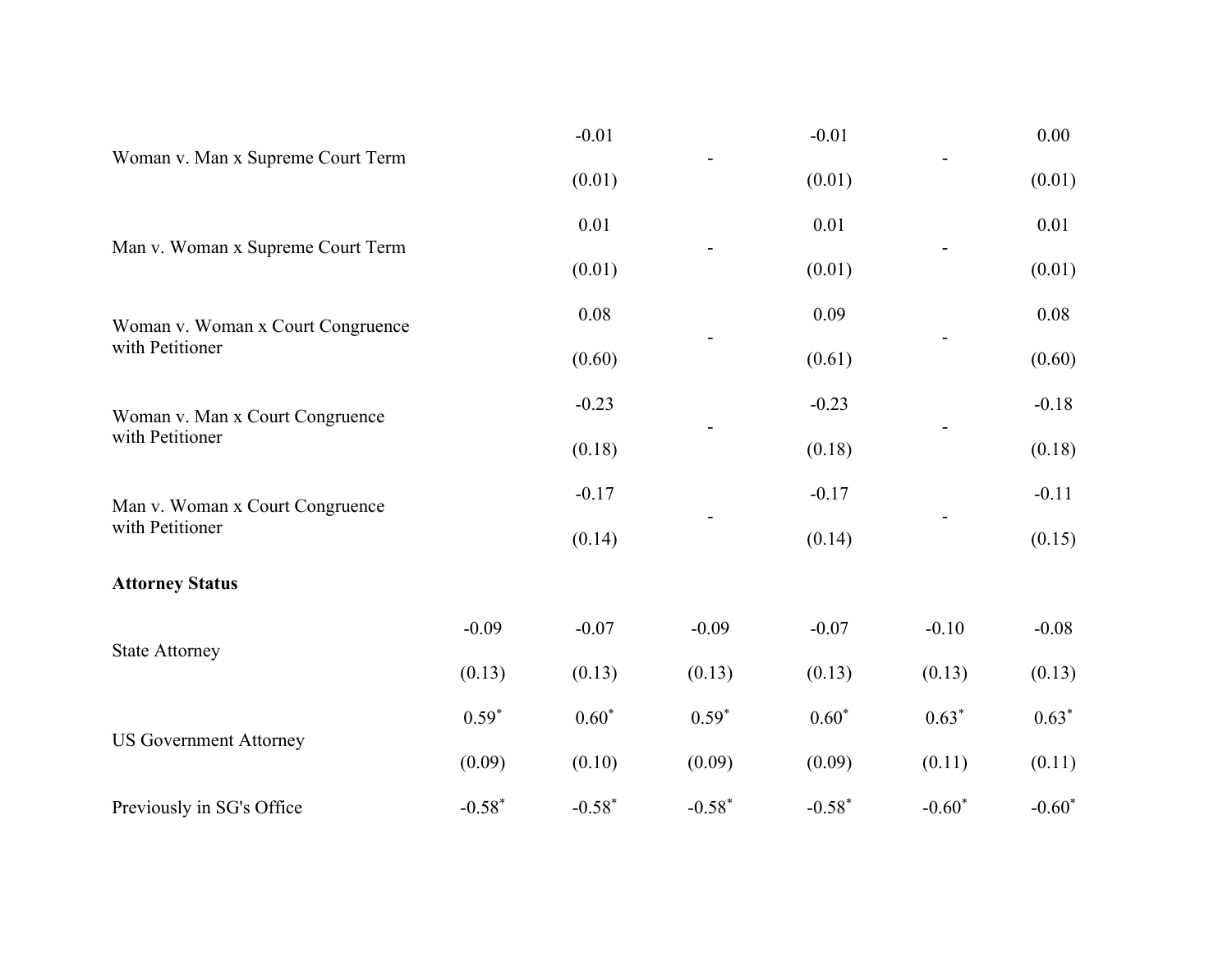|                                      | (0.23)        | (0.23)   | (0.23)  | (0.23)  | (0.25)  | (0.25)  |
|--------------------------------------|---------------|----------|---------|---------|---------|---------|
|                                      | $-0.11$       | $-0.11$  | $-0.11$ | $-0.10$ | $-0.20$ | $-0.20$ |
| Law Clerk                            | (0.23)        | (0.23)   | (0.23)  | (0.23)  | (0.29)  | (0.29)  |
| <b>Repeat Status</b>                 |               |          |         |         |         |         |
| Difference in Appearances before the | $0.02*$       | $0.02*$  | $0.02*$ | $0.02*$ | $0.02*$ | $0.02*$ |
| Court                                | (0.00)        | (0.00)   | (0.00)  | (0.00)  | (0.00)  | (0.00)  |
| <b>Controls</b>                      |               |          |         |         |         |         |
|                                      | 0.03          | 0.04     | 0.03    | 0.04    | $-0.05$ | $-0.05$ |
| Appointed by Supreme Court           | (0.19)        | (0.19)   | (0.19)  | (0.19)  | (0.19)  | (0.19)  |
|                                      | $0.11^{\ast}$ | $0.11*$  | $0.11*$ | $0.11*$ | $0.11*$ | $0.11*$ |
| Difference in Amici Support          | (0.02)        | (0.02)   | (0.02)  | (0.02)  | (0.02)  | (0.02)  |
| Type of Amici Support                |               |          |         |         |         |         |
|                                      | $0.08\,$      | $0.08\,$ | 0.10    | 0.10    | $-0.04$ | $-0.04$ |
| <b>State Government</b>              | (0.42)        | (0.42)   | (0.41)  | (0.41)  | (0.41)  | (0.42)  |
|                                      | $0.83*$       | $0.85*$  | $0.84*$ | $0.86*$ | $0.85*$ | $0.85*$ |
| <b>United States</b>                 | (0.18)        | (0.17)   | (0.18)  | (0.17)  | (0.19)  | (0.19)  |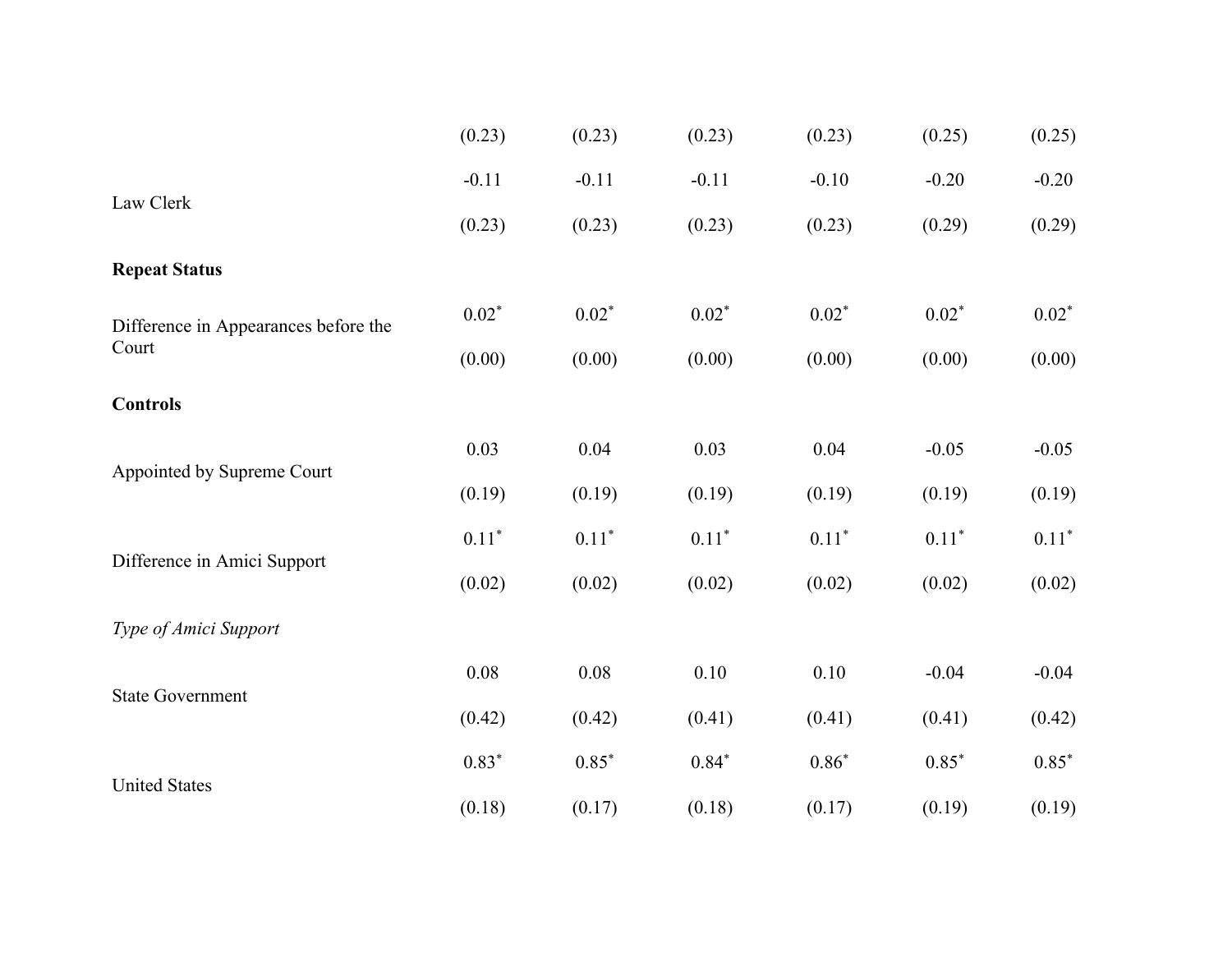|                        | $-0.10$ | $-0.10$ | $-0.10$ | $-0.09$ | $-0.00$  | $-0.00$  |
|------------------------|---------|---------|---------|---------|----------|----------|
| Other                  | (0.10)  | (0.10)  | (0.10)  | (0.09)  | (0.09)   | (0.09)   |
| Salience Measures      |         |         |         |         |          |          |
| Case Salience Measures | 0.03    | 0.03    | $-0.04$ | $-0.04$ | $0.11*$  | $0.11*$  |
|                        | (0.10)  | (0.10)  | (0.17)  | (0.17)  | (0.06)   | (0.06)   |
|                        | $0.24*$ | $0.24*$ | $0.25*$ | $0.25*$ | 0.07     | 0.07     |
| Legal Salience         | (0.11)  | (0.11)  | (0.11)  | (0.11)  | (0.11)   | (0.11)   |
|                        | $-6.27$ | $-6.05$ | $-6.22$ | $-6.00$ | $16.95*$ | $17.79*$ |
| Constant               | (7.24)  | (7.39)  | (7.17)  | (7.32)  | (8.28)   | (8.61)   |
| Observations           | 4571    | 4571    | 4571    | 4571    | 3920     | 3920     |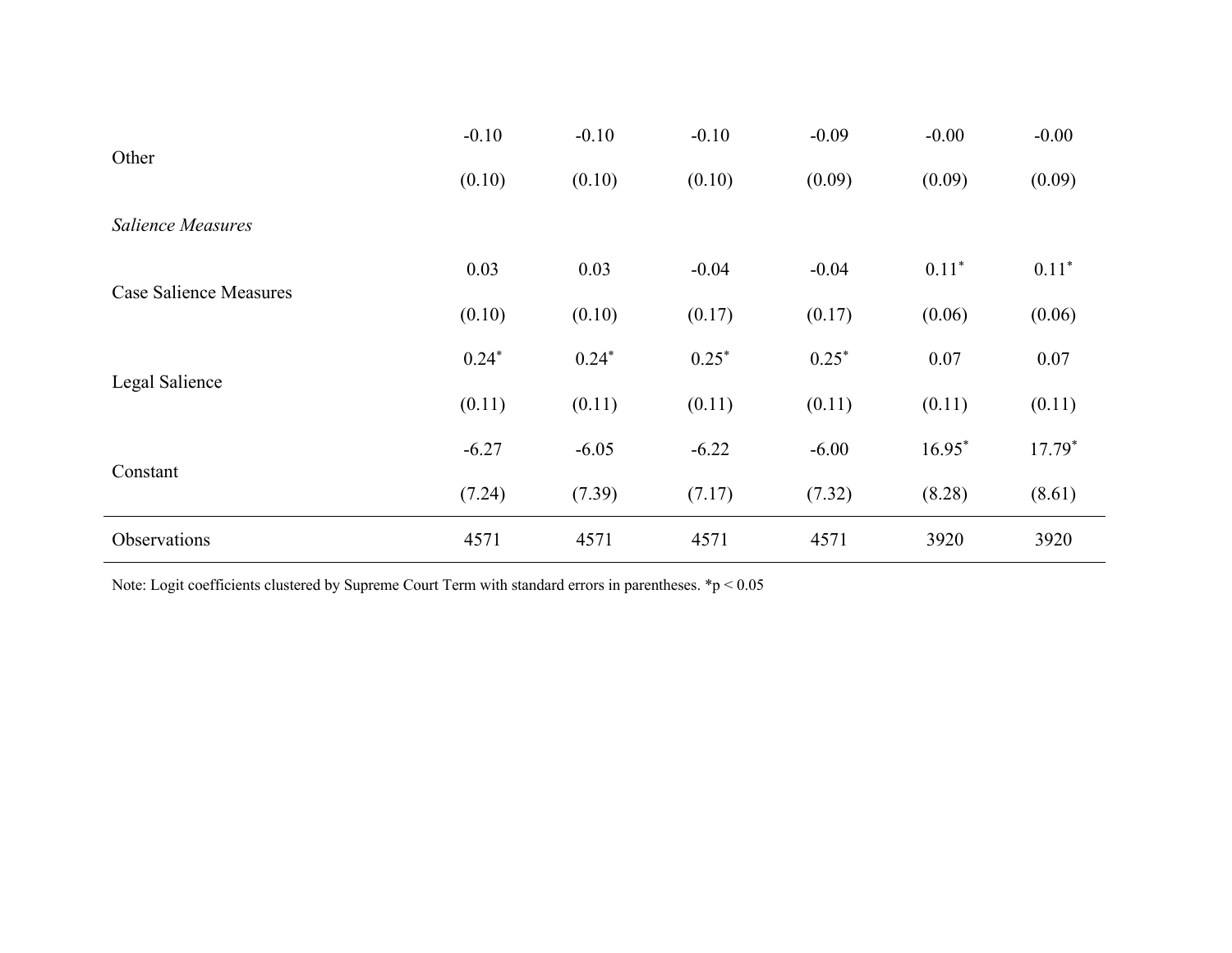|                                    | Coefficients |
|------------------------------------|--------------|
| Woman v. Woman                     | 0.77         |
|                                    | (0.57)       |
| Woman v. Man                       | $-0.17$      |
|                                    | (0.28)       |
| Man v. Woman                       | 0.16         |
|                                    | (0.23)       |
| Civil Rights                       | $-0.06$      |
|                                    | (0.13)       |
| <b>First Amendment</b>             | 0.09         |
|                                    | (0.14)       |
| Due Process                        | 0.09         |
|                                    | (0.20)       |
| Privacy                            | $-0.10$      |
|                                    | (0.34)       |
| Attorneys                          | $-0.12$      |
|                                    | (0.34)       |
| Unions                             | $-0.10$      |
|                                    | (0.19)       |
| Economic Activity                  | $-0.06$      |
|                                    | (0.12)       |
| Judicial Power                     | 0.06         |
|                                    | (0.12)       |
| Federalism                         | 0.05         |
|                                    | (0.19)       |
| Fed. Taxation                      | $-0.80*$     |
|                                    | (0.18)       |
| Miscellaneous                      |              |
|                                    |              |
| Woman v. Woman x Civil Rights      | 1.06         |
| Woman v. Woman x First Amendment   | (1.29)       |
|                                    | -            |
| Woman v. Woman x Due Process       | $-0.54$      |
|                                    | (1.32)       |
| Woman v. Woman x Privacy           | $-1.47$      |
|                                    | (1.75)       |
| Woman v. Woman x Attorneys         |              |
|                                    |              |
| Woman v. Woman x Unions            |              |
|                                    |              |
| Woman v. Woman x Economic Activity |              |
|                                    |              |
| Woman v. Woman x Judicial Power    | $-1.07$      |

Table A4. Controlling for Issue Area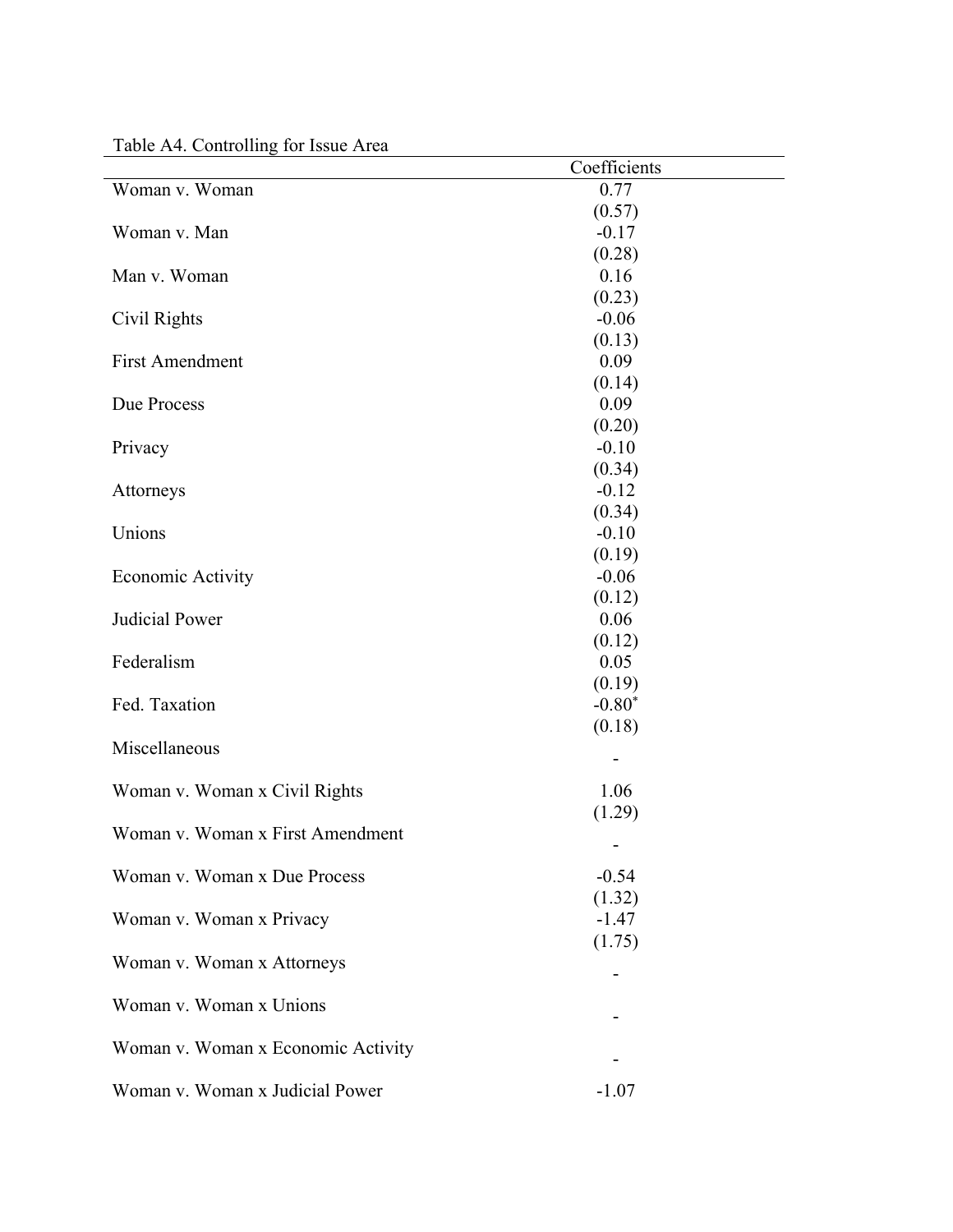|                                  | (1.48)            |
|----------------------------------|-------------------|
| Woman v. Woman x Federalism      |                   |
| Woman v. Woman x Fed. Taxation   |                   |
| Woman v. Woman x Miscellaneous   |                   |
| Woman v. Man x Civil Rights      | 0.16              |
| Woman v. Man x First Amendment   | (0.43)<br>$-0.51$ |
| Woman v. Man x Due Process       | (0.52)<br>0.68    |
| Woman v. Man x Privacy           | (0.56)<br>$-0.68$ |
| Woman v. Man x Attorneys         | (0.98)            |
| Woman v. Man x Unions            |                   |
| Woman v. Man x Economic Activity | 1.31              |
| Woman v. Man x Judicial Power    | (0.75)<br>0.26    |
| Woman v. Man x Federalism        | (0.52)<br>0.49    |
| Woman v. Man x Fed. Taxation     | (0.79)<br>0.87    |
| Woman v. Man x Miscellaneous     | (0.87)            |
| Man v. Woman x Civil Rights      | $-1.06*$          |
| Man v. Woman x First Amendment   | (0.43)<br>0.03    |
| Man v. Woman x Due Process       | (0.54)<br>$-0.13$ |
| Man v. Woman x Privacy           | (0.52)<br>$-0.04$ |
| Man v. Woman x Attorneys         | (0.83)<br>$-0.73$ |
| Man v. Woman x Unions            | (1.11)<br>$-1.25$ |
| Man v. Woman x Economic Activity | (0.92)<br>$-0.28$ |
| Man v. Woman x Judicial Power    | (0.45)<br>0.13    |
| Man v. Woman x Federalism        | (0.74)<br>0.04    |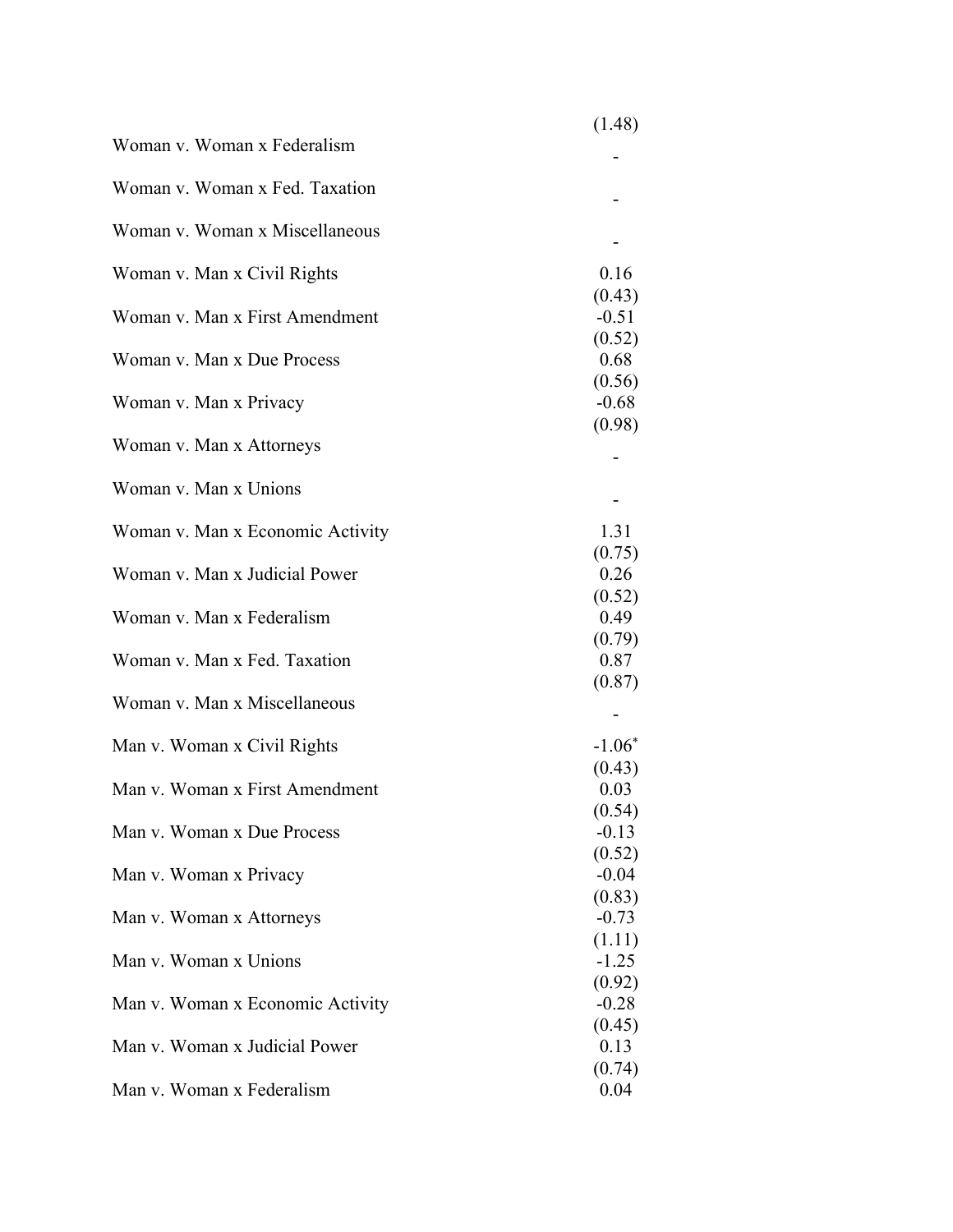|                                            | (0.62)                   |
|--------------------------------------------|--------------------------|
| Man v. Woman x Fed. Taxation               | 0.22                     |
|                                            | (0.76)                   |
| Man v. Woman x Miscellaneous               |                          |
|                                            | $\overline{\phantom{a}}$ |
| <b>State Attorney</b>                      | $-0.09$                  |
|                                            | (0.13)                   |
| <b>US Government Attorney</b>              | $0.67*$                  |
|                                            | (0.10)                   |
| Difference in Appearances before the Court | $0.02*$                  |
|                                            | (0.00)                   |
| Appointed by Supreme Court                 | $-0.10$                  |
|                                            | (0.20)                   |
| Difference in Amici Submitted              | $0.11*$                  |
|                                            | (0.02)                   |
| <b>State Support</b>                       | $-0.01$                  |
|                                            | (0.44)                   |
| <b>United States</b>                       | $0.84*$                  |
|                                            | (0.18)                   |
| Other                                      | $-0.05$                  |
|                                            | (0.09)                   |
| Previously in SG's Office                  | $-0.52^*$                |
|                                            | (0.23)                   |
| Law Clerk                                  | $-0.19$                  |
|                                            | (0.28)                   |
| Case Salience Index                        | 0.00                     |
|                                            | (0.02)                   |
| Legal Salience                             | 0.08                     |
|                                            | (0.11)                   |
| Court Congruence with Petitioner           | $0.20*$                  |
|                                            | (0.08)                   |
| <b>Supreme Court Term</b>                  | $-0.00$                  |
|                                            | (0.00)                   |
| Constant                                   | 8.35                     |
|                                            | (7.47)                   |
| Observations                               | 4135                     |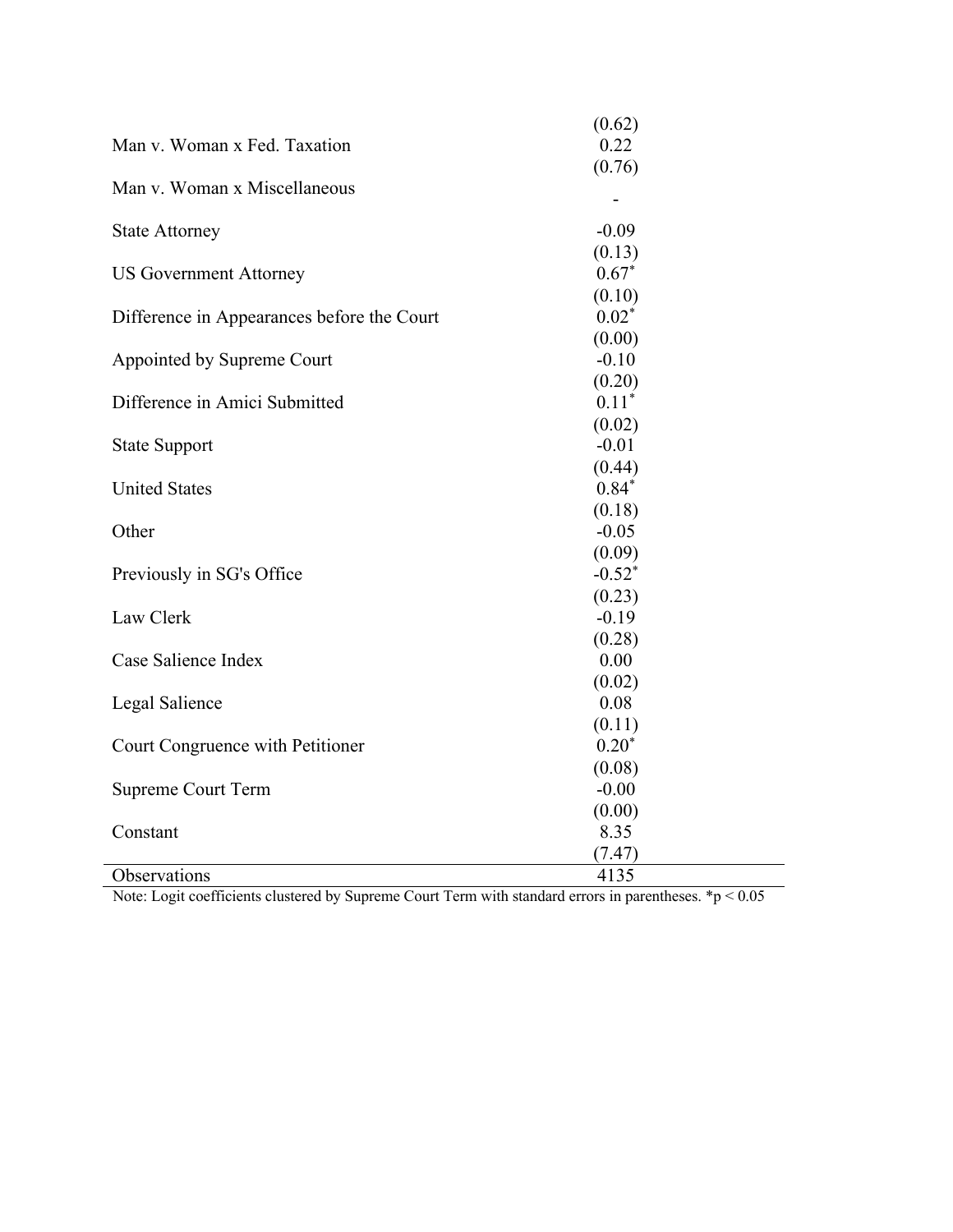|                                            | Coefficients      |
|--------------------------------------------|-------------------|
| Woman v. Woman                             | $0.88*$           |
|                                            | (0.36)            |
| Woman v. Man                               | 0.06              |
|                                            | (0.15)            |
| Man v. Woman                               | $-0.08$           |
|                                            | (0.15)            |
| Law Clerk                                  | $-0.10$           |
|                                            | (0.27)            |
| Woman v. Woman x Law Clerk                 | 0.00              |
|                                            | $\left( .\right)$ |
| Woman v. Man x Law Clerk                   | 0.00              |
|                                            | $\left( .\right)$ |
| Man v. Woman x Law Clerk                   | $-1.34*$          |
|                                            | (0.62)            |
| <b>State Attorney</b>                      | $-0.08$           |
|                                            | (0.13)            |
| <b>US Government Attorney</b>              | $0.58*$           |
|                                            | (0.10)            |
| Difference in Appearances before the Court | $0.02*$           |
|                                            | (0.00)            |
| Appointed by Supreme Court                 | $-0.06$           |
|                                            | (0.18)            |
| Difference in Amici Submitted              | $0.11*$           |
|                                            | (0.02)            |
| <b>State Support</b>                       | 0.02              |
|                                            | (0.41)            |
| <b>United States</b>                       | $0.84*$           |
|                                            | (0.19)            |
| Other                                      | $-0.04$           |
|                                            | (0.09)            |
| Previously in SG's Office                  | $-0.54*$          |
|                                            | (0.23)            |
| Case Salience Index                        | 0.01              |
|                                            | (0.02)            |
| Legal Salience                             | 0.09              |
|                                            | (0.11)            |
| Court Congruence with Petitioner           | $0.20*$           |
|                                            | (0.08)            |
| <b>Supreme Court Term</b>                  | $-0.00$           |
|                                            | (0.00)            |
| Constant                                   | 6.06              |
|                                            | (7.24)            |
| Observations                               | 4147              |

Table A5. Controlling for Law Clerk Status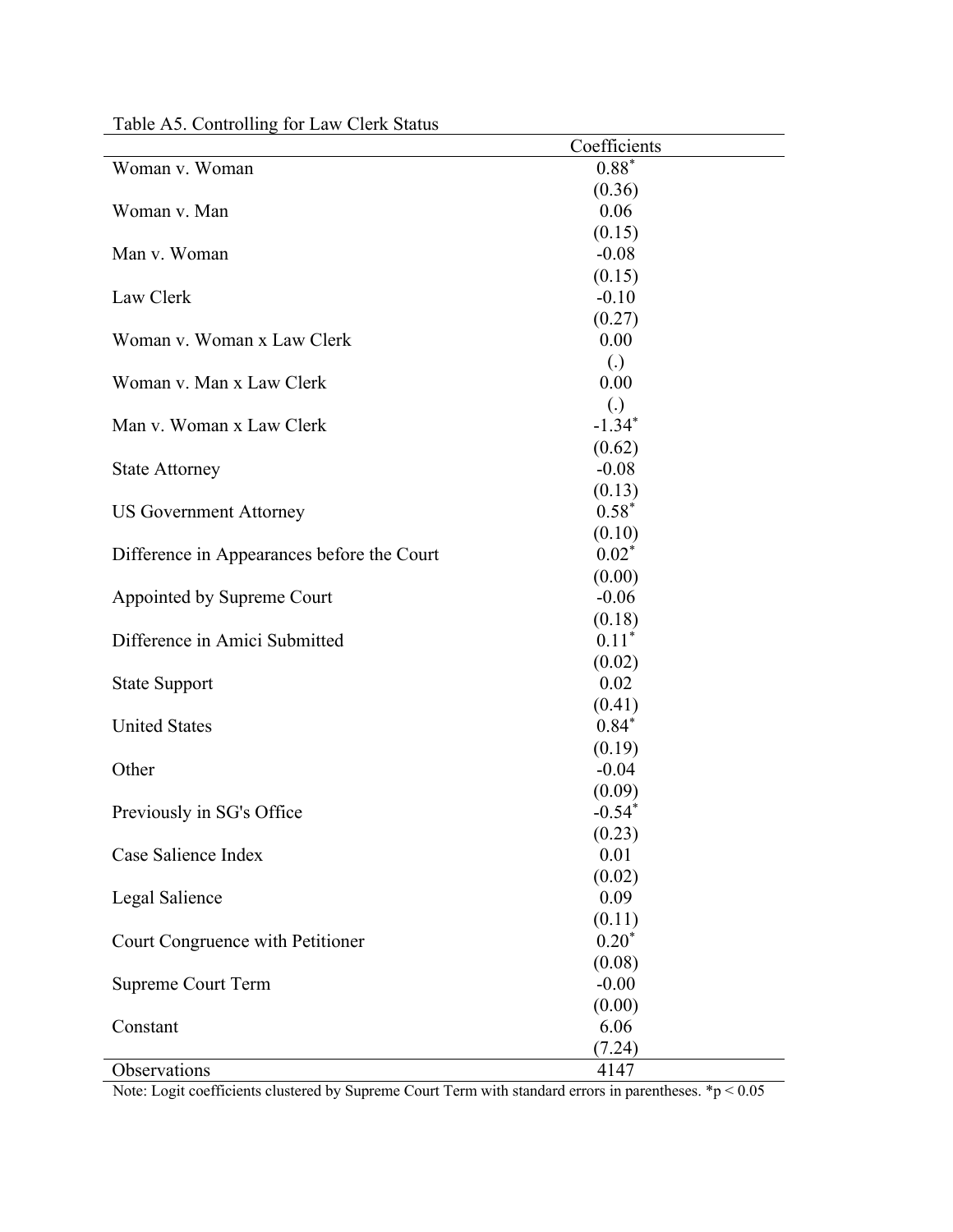|                                            | Coefficients |
|--------------------------------------------|--------------|
| Woman v. Woman                             | $0.96**$     |
|                                            | (0.37)       |
| Woman v. Man                               | 0.10         |
|                                            | (0.16)       |
| Man v. Woman                               | $-0.03$      |
|                                            | (0.15)       |
| Women's Issue                              | $-0.37$      |
|                                            | (0.22)       |
| Woman v. Woman x Women's Issue             | $-0.65$      |
|                                            | (1.44)       |
| Woman v. Man x Women's Issue               | $-0.46$      |
|                                            | (0.61)       |
| Man v. Woman x Women's Issue               | $-1.39$      |
|                                            | (0.81)       |
| <b>State Attorney</b>                      | $-0.08$      |
|                                            | (0.13)       |
| <b>US Government Attorney</b>              | $0.58***$    |
|                                            | (0.10)       |
| Difference in Appearances before the Court | $0.02***$    |
|                                            | (0.00)       |
| Appointed by Supreme Court                 | $-0.07$      |
|                                            | (0.18)       |
| Difference in Amici Submitted              | $0.10***$    |
|                                            | (0.02)       |
| <b>State Government Support</b>            | 0.02         |
|                                            | (0.42)       |
| <b>United States</b>                       | $0.89***$    |
|                                            | (0.18)       |
| Other                                      | $-0.03$      |
|                                            | (0.09)       |
| Previously in SG's Office                  | $-0.54*$     |
|                                            | (0.22)       |
| Case Salience Index                        | 0.02         |
|                                            | (0.02)       |
| Legal Salience                             | 0.11         |
|                                            | (0.11)       |
| Court Congruence with Petitioner           | $0.20**$     |
|                                            | (0.08)       |
| <b>Supreme Court Term</b>                  | $-0.00$      |
|                                            | (0.00)       |
| Constant                                   | 6.09         |
|                                            | (7.24)       |
| Observations                               | 4147         |
|                                            |              |

Table A6. Controlling for Women's Issues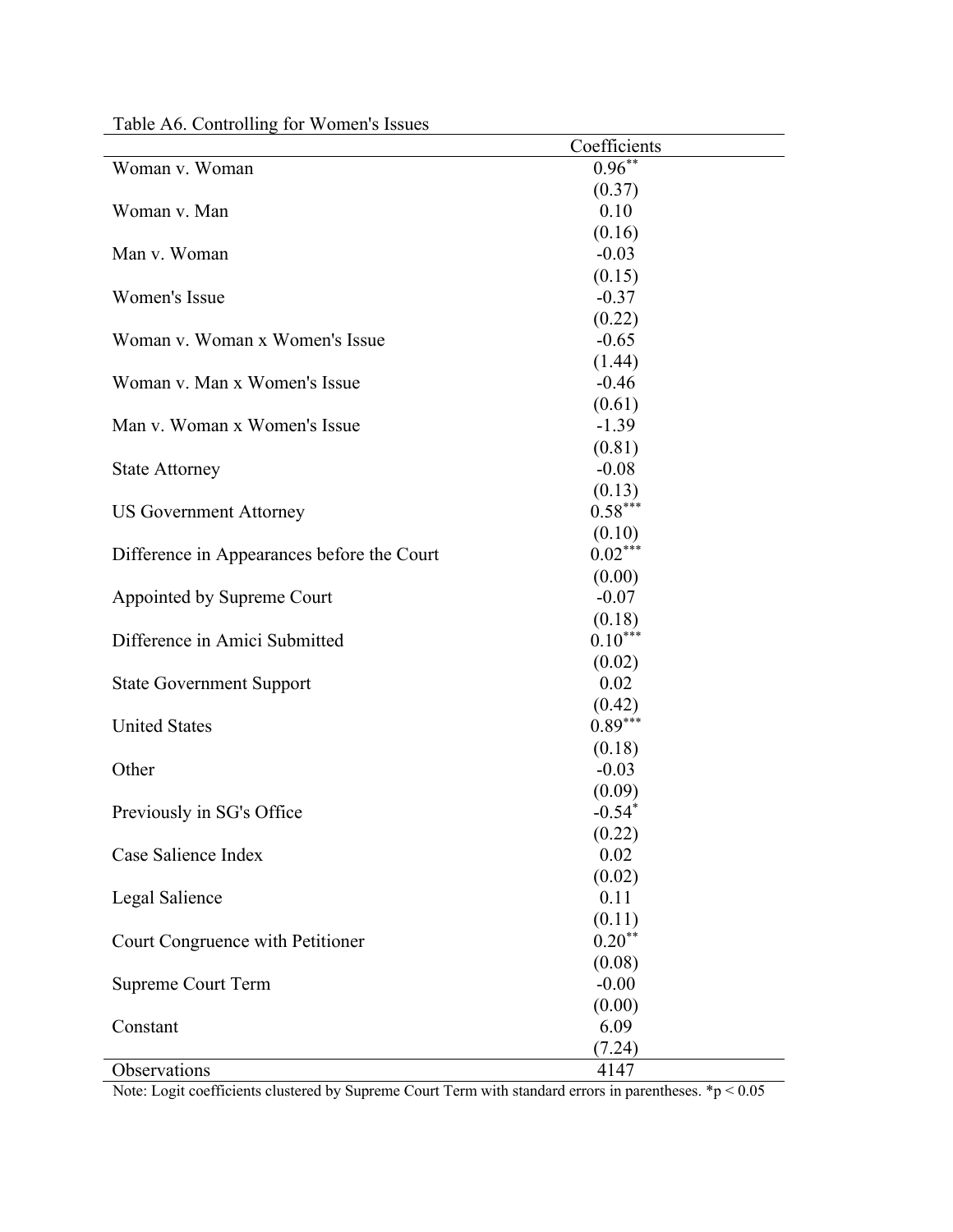## Justice-level Model:

We run a justice-level model to ascertain whether arguing attorneys' gender influences individual justice votes. There are two noticeable differences between this model and those presented in the paper, regarding variables. First, we include a measure of ideological congruence with the argument of the petitioner. We create this variable similarly for each justice as we did for the Court in the main manuscript. Second, we interact ideological congruence with the petitioner with both the variable indicating the parties' attorneys' gender and attorney government status.

In general, the results are similar to those presented in our main model. The exception is at the individual justice level, it appears that an interaction exists between ideological congruence with the petitioner and the attorney gender variable, although it is substantively small. In particular when a woman attorney argues against another woman, the petitioner is slightly more likely to receive a Justice's vote when the justice is highly ideologically congruent relative to a case in which a man is arguing against a man. The same is true when a woman is arguing for the petitioner in the face of a man arguing for the respondent. When a man is arguing for the petitioner against a woman, the petitioner is less slightly less likely to receive a vote in their favor when the Justice's ideology is incongruent relative to a man arguing against another man. There is little difference in the likelihood of a petitioner winning when a man is arguing for the petitioner against a woman when the Justice's views are congruent with that of the petitioner, relative to that of when a man is facing man. Figure A2 presents the contrasts plots demonstrating this interaction. Together, these interactive effects, while statistically significant under some conditions, are substantively small, resulting in only small changes in the likelihood of a Justice's vote in favor of the petitioner.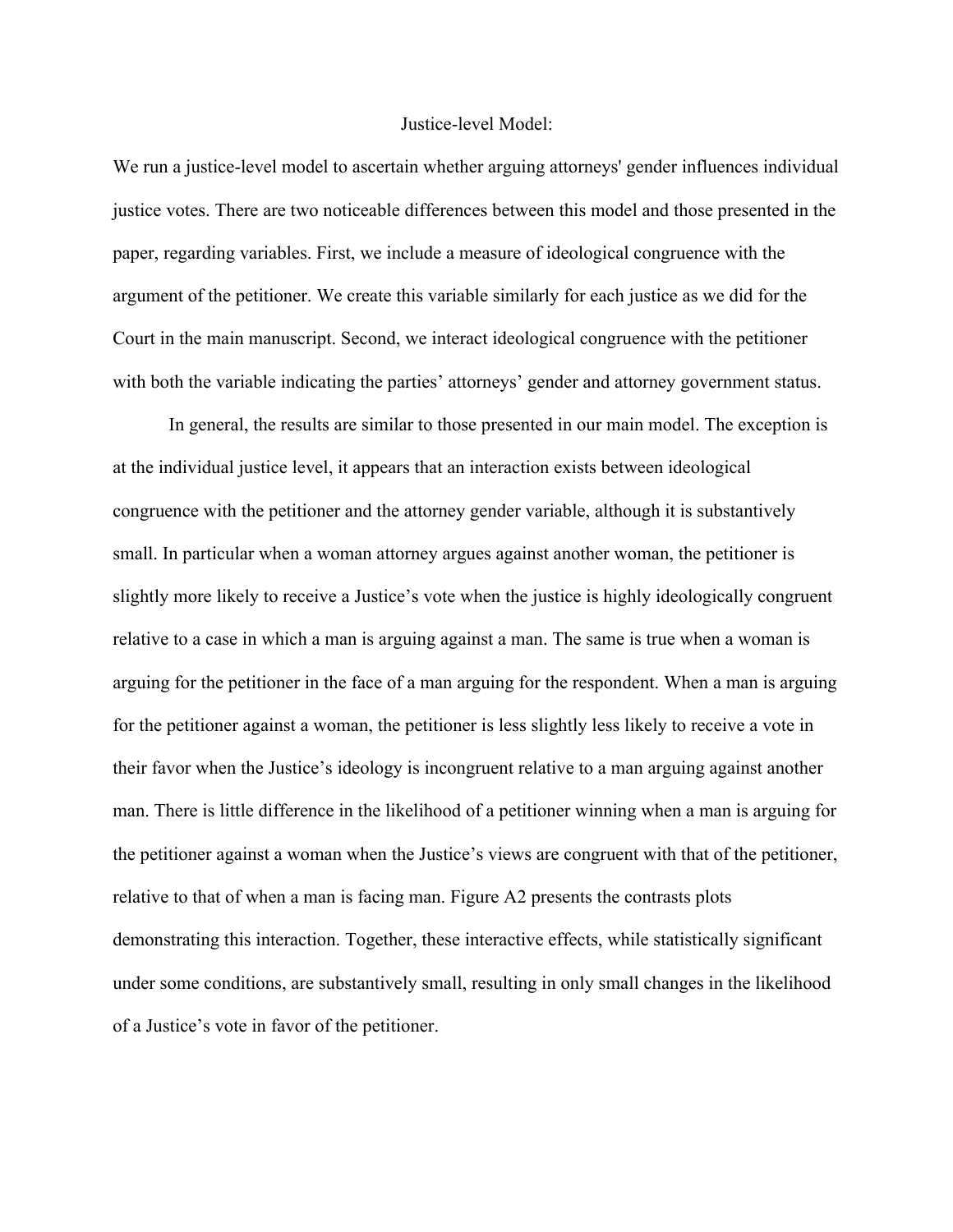| raone <i>ive</i> , sustice fever moder testing influences on voting for i cuttoner success |                      |
|--------------------------------------------------------------------------------------------|----------------------|
|                                                                                            | Coefficients         |
| Woman v. Woman                                                                             | 0.49                 |
|                                                                                            | (0.27)               |
| Woman v. Man                                                                               | 0.17                 |
|                                                                                            | (0.11)               |
| Man v. Woman                                                                               | $-0.03$              |
|                                                                                            | (0.11)               |
| Justice Congruence with Petitioner                                                         | $0.27*$              |
|                                                                                            | (0.01)               |
| Woman v. Woman x Justice Congruence                                                        |                      |
| with Petitioner                                                                            | 0.14                 |
|                                                                                            | (0.11)               |
|                                                                                            |                      |
| Woman v. Man x Justice Congruence with<br>Petitioner                                       | 0.05                 |
|                                                                                            |                      |
|                                                                                            | (0.03)               |
| Man v. Woman x Justice Congruence with                                                     | $0.08*$              |
| Petitioner                                                                                 |                      |
|                                                                                            | (0.03)               |
| <b>State Attorney</b>                                                                      | $-0.21*$             |
|                                                                                            | (0.08)               |
| <b>US Government Attorney</b>                                                              | $0.42*$              |
|                                                                                            | (0.07)               |
| State Attorney x Justice Congruence with                                                   | $0.16*$              |
| Petitioner                                                                                 |                      |
|                                                                                            | (0.04)               |
| US Government Attorney x Justice                                                           |                      |
| Congruence with Petitioner                                                                 | $-0.01$              |
|                                                                                            | (0.03)               |
| Difference in Appearances before the Court                                                 | $0.01*$              |
|                                                                                            | (0.00)               |
| Appointed by the Court                                                                     | 0.06                 |
|                                                                                            | (0.12)               |
| Difference in Amici Submitted                                                              | $0.08*$              |
|                                                                                            | (0.01)               |
| Other                                                                                      | 0.06                 |
|                                                                                            | (0.06)               |
|                                                                                            | $-0.16$              |
| <b>State Support</b>                                                                       |                      |
| <b>United States</b>                                                                       | (0.24)               |
|                                                                                            | $0.66*$              |
|                                                                                            | (0.13)               |
| Previously in SG's Office                                                                  | $-0.51$ <sup>*</sup> |
|                                                                                            | (0.19)               |
| Case Salience Index                                                                        | $-0.00$              |
|                                                                                            | (0.01)               |
| Legal Salience                                                                             | 0.12                 |

Table A7. Justice-level model testing influences on voting for Petitioner Success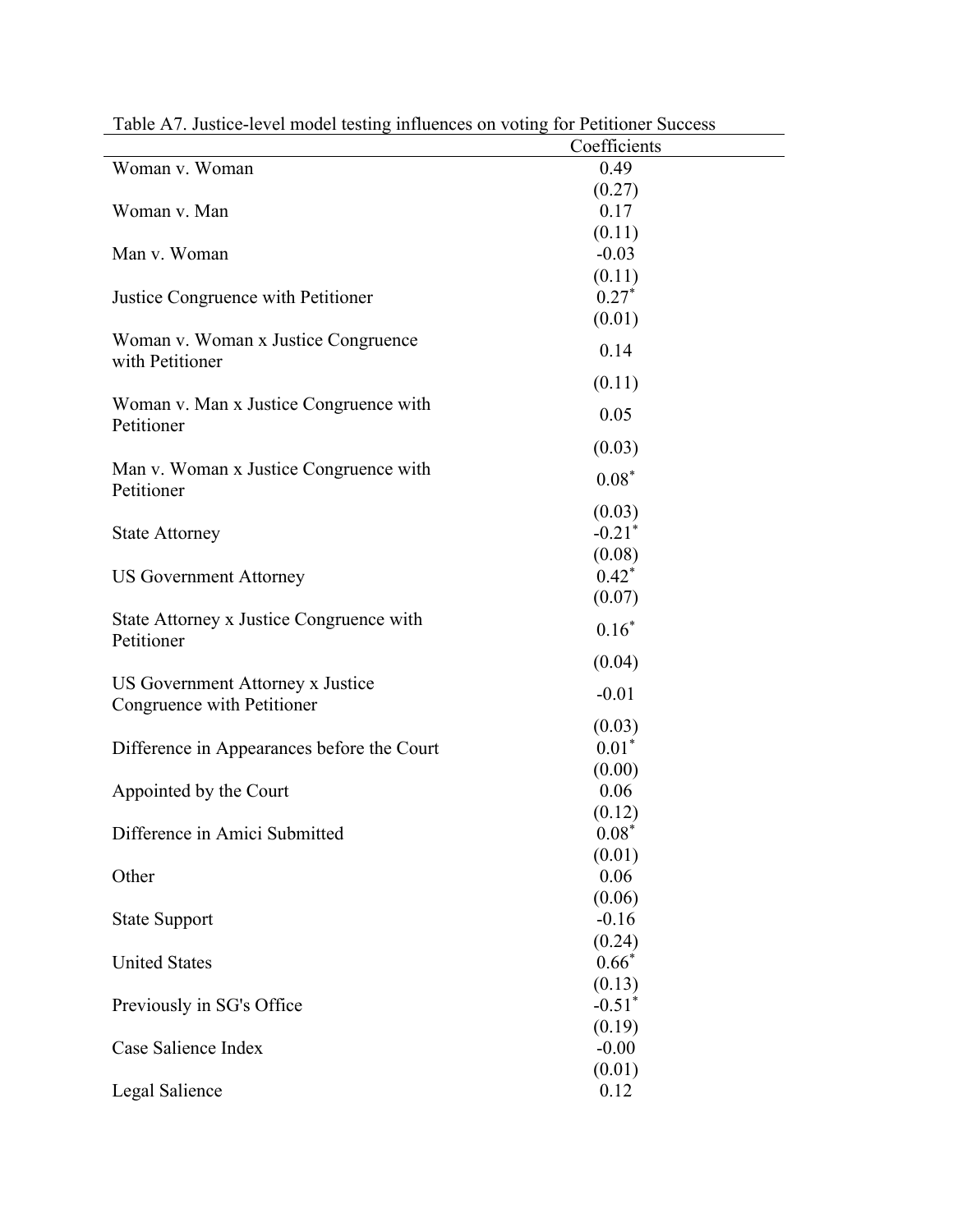|                    | (0.08)  |
|--------------------|---------|
| Supreme Court Term | $-0.00$ |
|                    | (0.00)  |
| Constant           | 6.01    |
|                    | (6.11)  |
| Observations       | 35140   |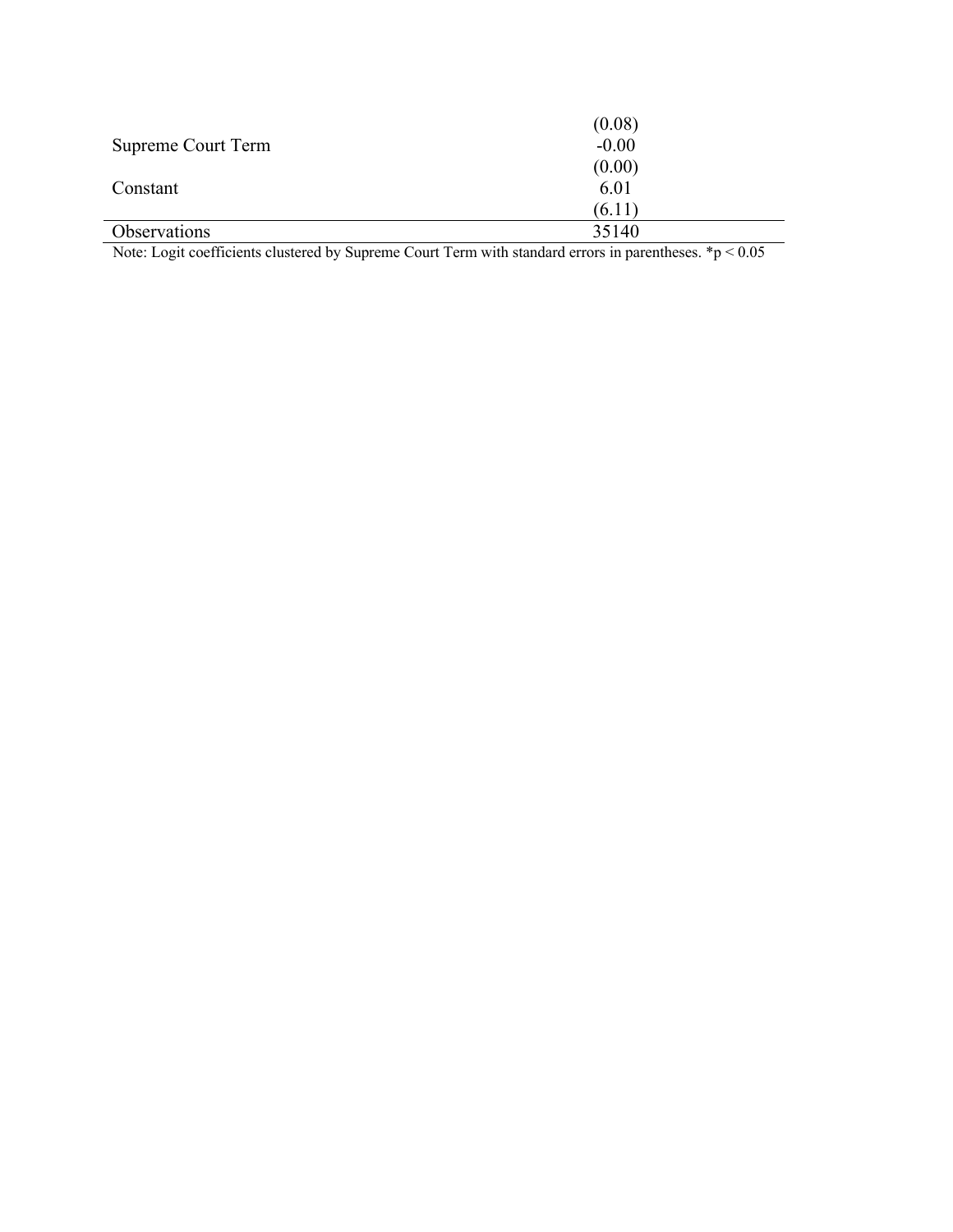

Figure A2. Contrasts of Interaction of Gender with Justice's Ideological Congruence with Petitioner

Congruence with Petitioner

Reference Category is Man v Man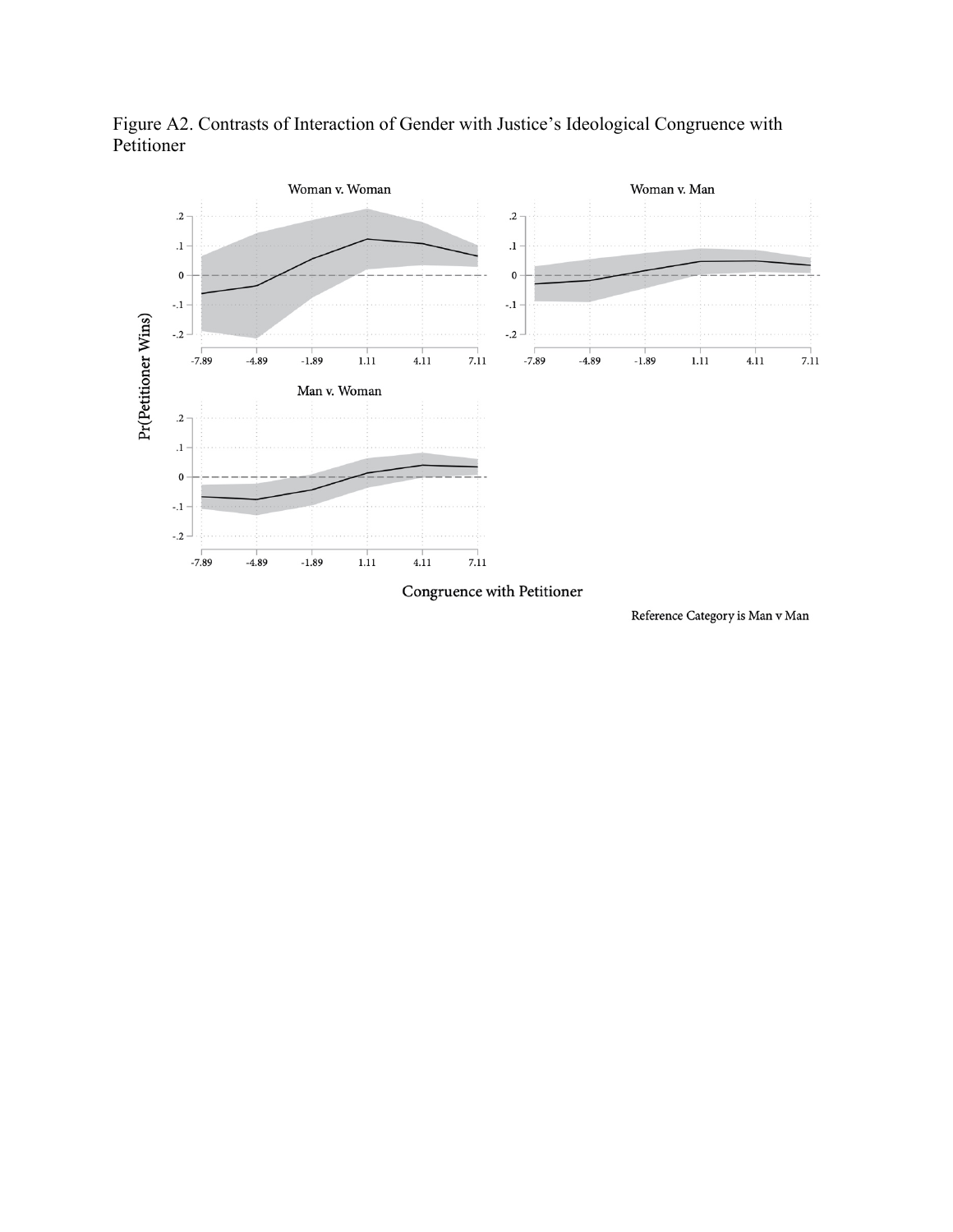## Vote Count Model:

As an alternative, we present models that look at the number of votes in favor of the petitioner. The DV in this case runs from 0 (the petitioner unanimously lost) to 9 (the petitioner unanimously won). Researchers could conceptualize votes in favor of the petitioner as either a count or a continuous variable - as such we model this DV using both a negative binomial and OLS approach. In both cases our variables of interest point in the same direction and are at similar statistical significance levels.